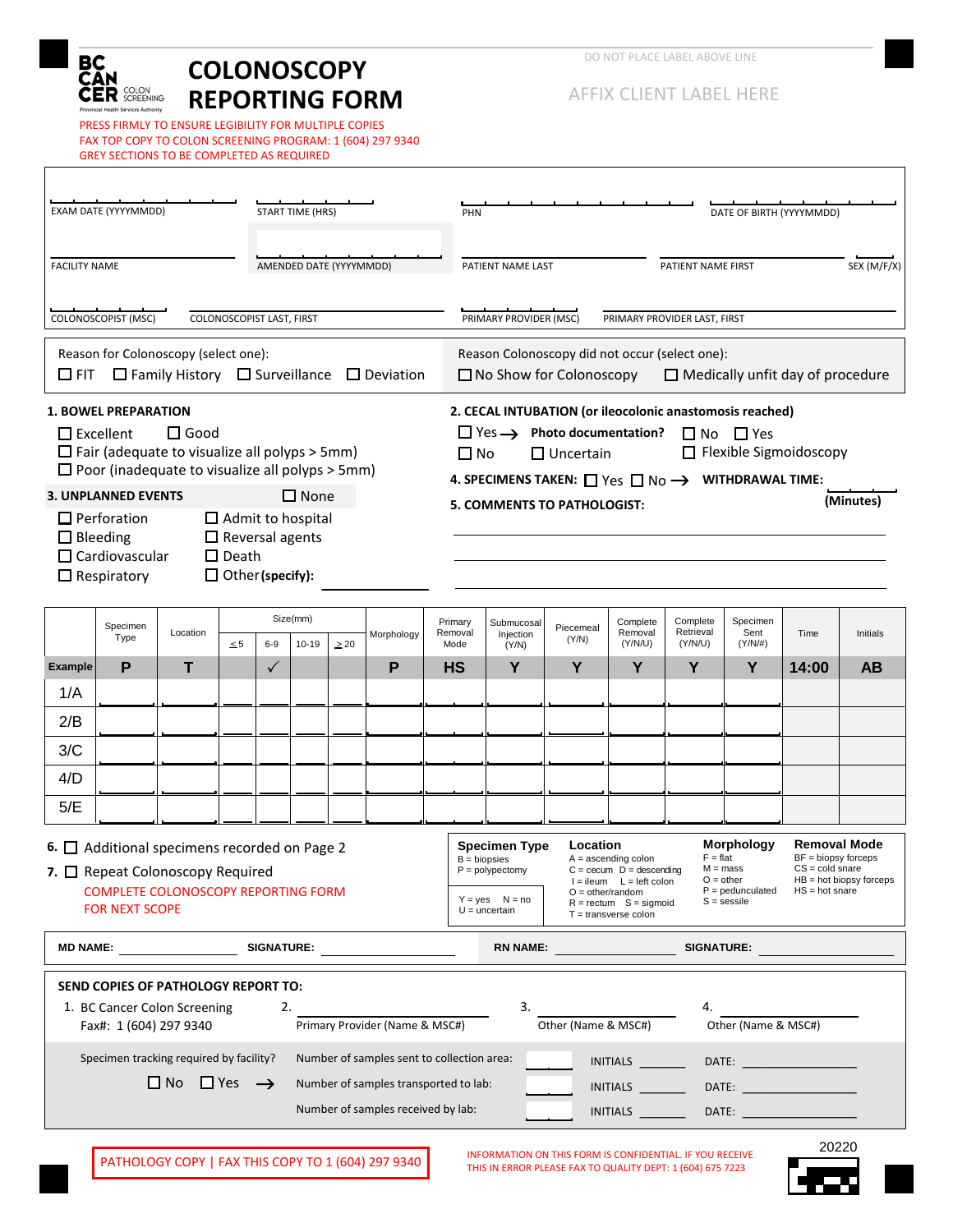

PRESS FIRMLY TO ENSURE LEGIBILITY FOR MULTIPLE COPIES FAX TOP COPY TO COLON SCREENING PROGRAM: 1 (604) 297 9340 GREY SECTIONS TO BE COMPLETED AS REQUIRED

AFFIX CLIENT LABEL HERE

| EXAM DATE (YYYYMMDD)<br><b>START TIME (HRS)</b>                                                                                                                                                                                                                                                                                                                                                                              |                                      |                                          |          |                           |           |                                       |                                                                                                                                                                                                                                                                                                                                                                                                                                                                                                           | DATE OF BIRTH (YYYYMMDD)<br>PHN                                                                                             |                                      |                    |                                |                                  |                                                  |       |          |  |
|------------------------------------------------------------------------------------------------------------------------------------------------------------------------------------------------------------------------------------------------------------------------------------------------------------------------------------------------------------------------------------------------------------------------------|--------------------------------------|------------------------------------------|----------|---------------------------|-----------|---------------------------------------|-----------------------------------------------------------------------------------------------------------------------------------------------------------------------------------------------------------------------------------------------------------------------------------------------------------------------------------------------------------------------------------------------------------------------------------------------------------------------------------------------------------|-----------------------------------------------------------------------------------------------------------------------------|--------------------------------------|--------------------|--------------------------------|----------------------------------|--------------------------------------------------|-------|----------|--|
| AMENDED DATE (YYYYMMDD)<br><b>FACILITY NAME</b>                                                                                                                                                                                                                                                                                                                                                                              |                                      |                                          |          |                           |           |                                       |                                                                                                                                                                                                                                                                                                                                                                                                                                                                                                           | PATIENT NAME LAST<br>PATIENT NAME FIRST<br>SEX (M/F/X)                                                                      |                                      |                    |                                |                                  |                                                  |       |          |  |
|                                                                                                                                                                                                                                                                                                                                                                                                                              | COLONOSCOPIST (MSC)                  |                                          |          | COLONOSCOPIST LAST, FIRST |           |                                       | PRIMARY PROVIDER (MSC)<br>PRIMARY PROVIDER LAST, FIRST                                                                                                                                                                                                                                                                                                                                                                                                                                                    |                                                                                                                             |                                      |                    |                                |                                  |                                                  |       |          |  |
| Reason for Colonoscopy (select one):<br>$\Box$ Family History $\Box$ Surveillance $\Box$ Deviation<br>$\Box$ FIT                                                                                                                                                                                                                                                                                                             |                                      |                                          |          |                           |           |                                       |                                                                                                                                                                                                                                                                                                                                                                                                                                                                                                           | Reason Colonoscopy did not occur (select one):<br>$\Box$ No Show for Colonoscopy<br>$\Box$ Medically unfit day of procedure |                                      |                    |                                |                                  |                                                  |       |          |  |
| <b>1. BOWEL PREPARATION</b><br>$\Box$ Excellent<br>$\square$ Good<br>$\Box$ Fair (adequate to visualize all polyps > 5mm)<br>$\Box$ Poor (inadequate to visualize all polyps > 5mm)<br>$\square$ None<br><b>3. UNPLANNED EVENTS</b><br>$\Box$ Perforation<br>$\Box$ Admit to hospital<br>$\Box$ Reversal agents<br>$\Box$ Bleeding<br>$\Box$ Cardiovascular<br>$\Box$ Death<br>$\Box$ Other (specify):<br>$\Box$ Respiratory |                                      |                                          |          |                           |           |                                       | 2. CECAL INTUBATION (or ileocolonic anastomosis reached)<br>$\Box$ Yes $\rightarrow$ Photo documentation?<br>$\Box$ No $\Box$ Yes<br>□ Flexible Sigmoidoscopy<br>$\Box$ Uncertain<br>$\Box$ No<br>4. SPECIMENS TAKEN: $\Box$ Yes $\Box$ No $\rightarrow$ WITHDRAWAL TIME:<br>(Minutes)<br><b>5. COMMENTS TO PATHOLOGIST:</b>                                                                                                                                                                              |                                                                                                                             |                                      |                    |                                |                                  |                                                  |       |          |  |
|                                                                                                                                                                                                                                                                                                                                                                                                                              | Specimen<br>Type                     | Location                                 | $\leq 5$ | Size(mm)<br>$6-9$         | $10 - 19$ | Morphology<br>$\geq 20$               |                                                                                                                                                                                                                                                                                                                                                                                                                                                                                                           | Primary<br>Removal<br>Mode                                                                                                  | Submucosal<br>Injection<br>(Y/N)     | Piecemeal<br>(Y/N) | Complete<br>Removal<br>(Y/N/U) | Complete<br>Retrieval<br>(Y/N/U) | Specimen<br>Sent<br>$(Y/N/\#)$                   | Time  | Initials |  |
| <b>Example</b>                                                                                                                                                                                                                                                                                                                                                                                                               | P                                    | т                                        |          | $\checkmark$              |           | P                                     |                                                                                                                                                                                                                                                                                                                                                                                                                                                                                                           | <b>HS</b>                                                                                                                   | Y                                    | Y                  | Y                              | Y                                | Y                                                | 14:00 | AB       |  |
| 1/A                                                                                                                                                                                                                                                                                                                                                                                                                          |                                      |                                          |          |                           |           |                                       |                                                                                                                                                                                                                                                                                                                                                                                                                                                                                                           |                                                                                                                             |                                      |                    |                                |                                  |                                                  |       |          |  |
| 2/B                                                                                                                                                                                                                                                                                                                                                                                                                          |                                      |                                          |          |                           |           |                                       |                                                                                                                                                                                                                                                                                                                                                                                                                                                                                                           |                                                                                                                             |                                      |                    |                                |                                  |                                                  |       |          |  |
| 3/C                                                                                                                                                                                                                                                                                                                                                                                                                          |                                      |                                          |          |                           |           |                                       |                                                                                                                                                                                                                                                                                                                                                                                                                                                                                                           |                                                                                                                             |                                      |                    |                                |                                  |                                                  |       |          |  |
| 4/D<br>5/E                                                                                                                                                                                                                                                                                                                                                                                                                   |                                      |                                          |          |                           |           |                                       |                                                                                                                                                                                                                                                                                                                                                                                                                                                                                                           |                                                                                                                             |                                      |                    |                                |                                  |                                                  |       |          |  |
|                                                                                                                                                                                                                                                                                                                                                                                                                              |                                      |                                          |          |                           |           |                                       |                                                                                                                                                                                                                                                                                                                                                                                                                                                                                                           |                                                                                                                             |                                      |                    |                                |                                  |                                                  |       |          |  |
| 6. $\Box$ Additional specimens recorded on Page 2<br>7. O Repeat Colonoscopy Required<br>COMPLETE COLONOSCOPY REPORTING FORM<br><b>FOR NEXT SCOPE</b>                                                                                                                                                                                                                                                                        |                                      |                                          |          |                           |           |                                       | <b>Morphology</b><br><b>Removal Mode</b><br>Location<br><b>Specimen Type</b><br>$BF = biopy$ forceps<br>$F = flat$<br>$A =$ ascending colon<br>$B = biopsies$<br>$CS = cold\,$<br>$M = mass$<br>$P = polypectomy$<br>$C = cecum$ $D = descending$<br>$O = other$<br>$HB = hot$ biopsy forceps<br>$I = ileum$ $L = left$ colon<br>$P =$ pedunculated<br>$HS = hot\,$<br>$O = other/random$<br>$Y = yes$ $N = no$<br>$S =$ sessile<br>$R = rectum$ S = sigmoid<br>$U =$ uncertain<br>$T =$ transverse colon |                                                                                                                             |                                      |                    |                                |                                  |                                                  |       |          |  |
|                                                                                                                                                                                                                                                                                                                                                                                                                              | <b>MD NAME:</b><br><b>SIGNATURE:</b> |                                          |          |                           |           |                                       |                                                                                                                                                                                                                                                                                                                                                                                                                                                                                                           |                                                                                                                             | <b>RN NAME:</b><br><b>SIGNATURE:</b> |                    |                                |                                  |                                                  |       |          |  |
|                                                                                                                                                                                                                                                                                                                                                                                                                              | SEND COPIES OF PATHOLOGY REPORT TO:  |                                          |          |                           |           |                                       |                                                                                                                                                                                                                                                                                                                                                                                                                                                                                                           |                                                                                                                             |                                      |                    |                                |                                  |                                                  |       |          |  |
| 3.<br>1. BC Cancer Colon Screening<br>2.<br>4.<br>Primary Provider (Name & MSC#)<br>Other (Name & MSC#)<br>Fax#: 1 (604) 297 9340<br>Other (Name & MSC#)                                                                                                                                                                                                                                                                     |                                      |                                          |          |                           |           |                                       |                                                                                                                                                                                                                                                                                                                                                                                                                                                                                                           |                                                                                                                             |                                      |                    |                                |                                  |                                                  |       |          |  |
| Specimen tracking required by facility?<br>Number of samples sent to collection area:                                                                                                                                                                                                                                                                                                                                        |                                      |                                          |          |                           |           |                                       |                                                                                                                                                                                                                                                                                                                                                                                                                                                                                                           |                                                                                                                             |                                      |                    | INITIALS                       |                                  |                                                  |       |          |  |
|                                                                                                                                                                                                                                                                                                                                                                                                                              |                                      | $\square$ No $\square$ Yes $\rightarrow$ |          |                           |           | Number of samples transported to lab: |                                                                                                                                                                                                                                                                                                                                                                                                                                                                                                           |                                                                                                                             |                                      |                    | <b>INITIALS</b>                |                                  | DATE: <b>William Street Street Street Street</b> |       |          |  |
|                                                                                                                                                                                                                                                                                                                                                                                                                              |                                      |                                          |          |                           |           | Number of samples received by lab:    |                                                                                                                                                                                                                                                                                                                                                                                                                                                                                                           |                                                                                                                             |                                      |                    | INITIALS                       |                                  | DATE:                                            |       |          |  |
|                                                                                                                                                                                                                                                                                                                                                                                                                              |                                      |                                          |          |                           |           |                                       |                                                                                                                                                                                                                                                                                                                                                                                                                                                                                                           |                                                                                                                             |                                      |                    |                                | $\frac{1}{2}$                    |                                                  | 20220 |          |  |

CHART COPY | FILE IN CHART | INFORMATION ON THIS FORM IS CONFIDENTIAL. IF YOU RECEIVE<br>
THIS IN ERROR PLEASE FAX TO QUALITY DEPT: 1 (604) 675 7223

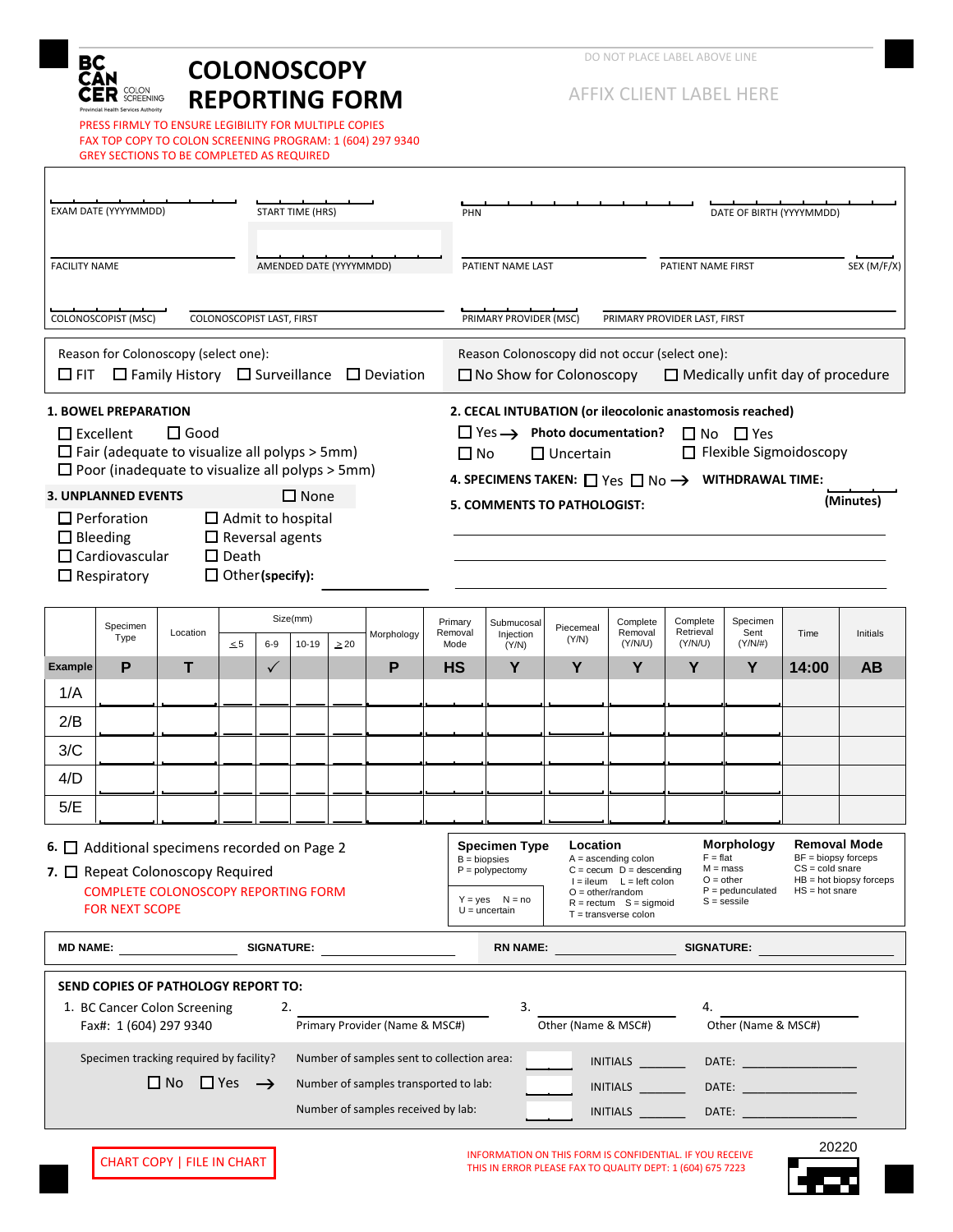

PRESS FIRMLY TO ENSURE LEGIBILITY FOR MULTIPLE COPIES FAX TOP COPY TO COLON SCREENING PROGRAM: 1 (604) 297 9340 GREY SECTIONS TO BE COMPLETED AS REQUIRED

AFFIX CLIENT LABEL HERE

| AMENDED DATE (YYYYMMDD)<br>PATIENT NAME LAST<br>PATIENT NAME FIRST<br>SEX (M/F/X)<br><b>FACILITY NAME</b><br>COLONOSCOPIST (MSC)<br>COLONOSCOPIST LAST, FIRST<br>PRIMARY PROVIDER (MSC)<br>PRIMARY PROVIDER LAST, FIRST<br>Reason for Colonoscopy (select one):<br>Reason Colonoscopy did not occur (select one):<br>$\Box$ Family History $\Box$ Surveillance $\Box$ Deviation<br>$\Box$ FIT<br>$\Box$ No Show for Colonoscopy<br>$\Box$ Medically unfit day of procedure<br>2. CECAL INTUBATION (or ileocolonic anastomosis reached)<br><b>1. BOWEL PREPARATION</b><br>$\Box$ Excellent<br>$\square$ Good<br>$\Box$ Yes $\rightarrow$ Photo documentation?<br>$\Box$ No $\Box$ Yes<br>$\Box$ Fair (adequate to visualize all polyps > 5mm)<br>□ Flexible Sigmoidoscopy<br>$\Box$ Uncertain<br>$\Box$ No<br>$\Box$ Poor (inadequate to visualize all polyps > 5mm)<br>4. SPECIMENS TAKEN: $\Box$ Yes $\Box$ No $\rightarrow$ WITHDRAWAL TIME:<br>$\square$ None<br><b>3. UNPLANNED EVENTS</b><br>(Minutes)<br><b>5. COMMENTS TO PATHOLOGIST:</b><br>$\Box$ Perforation<br>$\Box$ Admit to hospital<br>$\Box$ Reversal agents<br>$\Box$ Bleeding<br>$\Box$ Cardiovascular<br>$\Box$ Death<br>$\Box$ Other (specify):<br>$\Box$ Respiratory<br>Size(mm)<br>Complete<br>Specimen<br>Complete<br>Primary<br>Submucosal<br>Specimen<br>Piecemeal<br>Retrieval<br>Sent<br>Location<br>Removal<br>Removal<br>Time<br>Initials<br>Morphology<br>Injection<br>Type<br>(Y/N)<br>$(Y/N/\#)$<br>$\leq 5$<br>$6-9$<br>$10 - 19$<br>(Y/N/U)<br>(Y/N/U)<br>$\geq 20$<br>Mode<br>(Y/N)<br>P<br>P<br>Y<br>Y<br>т<br>Y<br>Y<br>Y<br>14:00<br>AB<br><b>Example</b><br>$\checkmark$<br><b>HS</b><br>1/A<br>2/B<br>3/C<br>4/D<br>5/E<br><b>Morphology</b><br><b>Removal Mode</b><br>Location<br><b>Specimen Type</b><br>6. $\Box$ Additional specimens recorded on Page 2<br>$BF = biopy$ forceps<br>$F = flat$<br>$A =$ ascending colon<br>$B = biopsies$<br>$CS = cold\,$<br>$M = mass$<br>7. O Repeat Colonoscopy Required<br>$P = polypectomy$<br>$C = cecum$ $D = descending$<br>$O = other$<br>$HB = hot$ biopsy forceps<br>$I = ileum$ $L = left$ colon<br>$P =$ pedunculated<br>COMPLETE COLONOSCOPY REPORTING FORM<br>$HS = hot\,$<br>$O = other/random$<br>$Y = yes$ $N = no$<br>$S =$ sessile<br>$R = rectum$ S = sigmoid<br><b>FOR NEXT SCOPE</b><br>$U =$ uncertain<br>$T =$ transverse colon<br><b>MD NAME:</b><br><b>SIGNATURE:</b><br><b>RN NAME:</b><br><b>SIGNATURE:</b><br>SEND COPIES OF PATHOLOGY REPORT TO:<br>3.<br>1. BC Cancer Colon Screening<br>2.<br>4.<br>Primary Provider (Name & MSC#)<br>Other (Name & MSC#)<br>Fax#: 1 (604) 297 9340<br>Other (Name & MSC#)<br>Specimen tracking required by facility?<br>Number of samples sent to collection area:<br>INITIALS<br>$\square$ No $\square$ Yes $\rightarrow$<br>Number of samples transported to lab:<br><b>INITIALS</b><br>DATE: <b>William Street Street Street Street</b><br>Number of samples received by lab:<br>INITIALS<br>DATE: | EXAM DATE (YYYYMMDD)<br><b>START TIME (HRS)</b> |  |  |  |  |  |  | DATE OF BIRTH (YYYYMMDD)<br>PHN |  |  |  |  |  |  |  |  |  |
|-------------------------------------------------------------------------------------------------------------------------------------------------------------------------------------------------------------------------------------------------------------------------------------------------------------------------------------------------------------------------------------------------------------------------------------------------------------------------------------------------------------------------------------------------------------------------------------------------------------------------------------------------------------------------------------------------------------------------------------------------------------------------------------------------------------------------------------------------------------------------------------------------------------------------------------------------------------------------------------------------------------------------------------------------------------------------------------------------------------------------------------------------------------------------------------------------------------------------------------------------------------------------------------------------------------------------------------------------------------------------------------------------------------------------------------------------------------------------------------------------------------------------------------------------------------------------------------------------------------------------------------------------------------------------------------------------------------------------------------------------------------------------------------------------------------------------------------------------------------------------------------------------------------------------------------------------------------------------------------------------------------------------------------------------------------------------------------------------------------------------------------------------------------------------------------------------------------------------------------------------------------------------------------------------------------------------------------------------------------------------------------------------------------------------------------------------------------------------------------------------------------------------------------------------------------------------------------------------------------------------------------------------------------------------------------------------------------------------------------------------------------------------------------------------------------------------------------------------------------------------------------------------------------------------------------------------------------------------------------------------------|-------------------------------------------------|--|--|--|--|--|--|---------------------------------|--|--|--|--|--|--|--|--|--|
|                                                                                                                                                                                                                                                                                                                                                                                                                                                                                                                                                                                                                                                                                                                                                                                                                                                                                                                                                                                                                                                                                                                                                                                                                                                                                                                                                                                                                                                                                                                                                                                                                                                                                                                                                                                                                                                                                                                                                                                                                                                                                                                                                                                                                                                                                                                                                                                                                                                                                                                                                                                                                                                                                                                                                                                                                                                                                                                                                                                                       |                                                 |  |  |  |  |  |  |                                 |  |  |  |  |  |  |  |  |  |
|                                                                                                                                                                                                                                                                                                                                                                                                                                                                                                                                                                                                                                                                                                                                                                                                                                                                                                                                                                                                                                                                                                                                                                                                                                                                                                                                                                                                                                                                                                                                                                                                                                                                                                                                                                                                                                                                                                                                                                                                                                                                                                                                                                                                                                                                                                                                                                                                                                                                                                                                                                                                                                                                                                                                                                                                                                                                                                                                                                                                       |                                                 |  |  |  |  |  |  |                                 |  |  |  |  |  |  |  |  |  |
|                                                                                                                                                                                                                                                                                                                                                                                                                                                                                                                                                                                                                                                                                                                                                                                                                                                                                                                                                                                                                                                                                                                                                                                                                                                                                                                                                                                                                                                                                                                                                                                                                                                                                                                                                                                                                                                                                                                                                                                                                                                                                                                                                                                                                                                                                                                                                                                                                                                                                                                                                                                                                                                                                                                                                                                                                                                                                                                                                                                                       |                                                 |  |  |  |  |  |  |                                 |  |  |  |  |  |  |  |  |  |
|                                                                                                                                                                                                                                                                                                                                                                                                                                                                                                                                                                                                                                                                                                                                                                                                                                                                                                                                                                                                                                                                                                                                                                                                                                                                                                                                                                                                                                                                                                                                                                                                                                                                                                                                                                                                                                                                                                                                                                                                                                                                                                                                                                                                                                                                                                                                                                                                                                                                                                                                                                                                                                                                                                                                                                                                                                                                                                                                                                                                       |                                                 |  |  |  |  |  |  |                                 |  |  |  |  |  |  |  |  |  |
|                                                                                                                                                                                                                                                                                                                                                                                                                                                                                                                                                                                                                                                                                                                                                                                                                                                                                                                                                                                                                                                                                                                                                                                                                                                                                                                                                                                                                                                                                                                                                                                                                                                                                                                                                                                                                                                                                                                                                                                                                                                                                                                                                                                                                                                                                                                                                                                                                                                                                                                                                                                                                                                                                                                                                                                                                                                                                                                                                                                                       |                                                 |  |  |  |  |  |  |                                 |  |  |  |  |  |  |  |  |  |
|                                                                                                                                                                                                                                                                                                                                                                                                                                                                                                                                                                                                                                                                                                                                                                                                                                                                                                                                                                                                                                                                                                                                                                                                                                                                                                                                                                                                                                                                                                                                                                                                                                                                                                                                                                                                                                                                                                                                                                                                                                                                                                                                                                                                                                                                                                                                                                                                                                                                                                                                                                                                                                                                                                                                                                                                                                                                                                                                                                                                       |                                                 |  |  |  |  |  |  |                                 |  |  |  |  |  |  |  |  |  |
|                                                                                                                                                                                                                                                                                                                                                                                                                                                                                                                                                                                                                                                                                                                                                                                                                                                                                                                                                                                                                                                                                                                                                                                                                                                                                                                                                                                                                                                                                                                                                                                                                                                                                                                                                                                                                                                                                                                                                                                                                                                                                                                                                                                                                                                                                                                                                                                                                                                                                                                                                                                                                                                                                                                                                                                                                                                                                                                                                                                                       |                                                 |  |  |  |  |  |  |                                 |  |  |  |  |  |  |  |  |  |
|                                                                                                                                                                                                                                                                                                                                                                                                                                                                                                                                                                                                                                                                                                                                                                                                                                                                                                                                                                                                                                                                                                                                                                                                                                                                                                                                                                                                                                                                                                                                                                                                                                                                                                                                                                                                                                                                                                                                                                                                                                                                                                                                                                                                                                                                                                                                                                                                                                                                                                                                                                                                                                                                                                                                                                                                                                                                                                                                                                                                       |                                                 |  |  |  |  |  |  |                                 |  |  |  |  |  |  |  |  |  |
|                                                                                                                                                                                                                                                                                                                                                                                                                                                                                                                                                                                                                                                                                                                                                                                                                                                                                                                                                                                                                                                                                                                                                                                                                                                                                                                                                                                                                                                                                                                                                                                                                                                                                                                                                                                                                                                                                                                                                                                                                                                                                                                                                                                                                                                                                                                                                                                                                                                                                                                                                                                                                                                                                                                                                                                                                                                                                                                                                                                                       |                                                 |  |  |  |  |  |  |                                 |  |  |  |  |  |  |  |  |  |
|                                                                                                                                                                                                                                                                                                                                                                                                                                                                                                                                                                                                                                                                                                                                                                                                                                                                                                                                                                                                                                                                                                                                                                                                                                                                                                                                                                                                                                                                                                                                                                                                                                                                                                                                                                                                                                                                                                                                                                                                                                                                                                                                                                                                                                                                                                                                                                                                                                                                                                                                                                                                                                                                                                                                                                                                                                                                                                                                                                                                       |                                                 |  |  |  |  |  |  |                                 |  |  |  |  |  |  |  |  |  |
|                                                                                                                                                                                                                                                                                                                                                                                                                                                                                                                                                                                                                                                                                                                                                                                                                                                                                                                                                                                                                                                                                                                                                                                                                                                                                                                                                                                                                                                                                                                                                                                                                                                                                                                                                                                                                                                                                                                                                                                                                                                                                                                                                                                                                                                                                                                                                                                                                                                                                                                                                                                                                                                                                                                                                                                                                                                                                                                                                                                                       |                                                 |  |  |  |  |  |  |                                 |  |  |  |  |  |  |  |  |  |
|                                                                                                                                                                                                                                                                                                                                                                                                                                                                                                                                                                                                                                                                                                                                                                                                                                                                                                                                                                                                                                                                                                                                                                                                                                                                                                                                                                                                                                                                                                                                                                                                                                                                                                                                                                                                                                                                                                                                                                                                                                                                                                                                                                                                                                                                                                                                                                                                                                                                                                                                                                                                                                                                                                                                                                                                                                                                                                                                                                                                       |                                                 |  |  |  |  |  |  |                                 |  |  |  |  |  |  |  |  |  |
|                                                                                                                                                                                                                                                                                                                                                                                                                                                                                                                                                                                                                                                                                                                                                                                                                                                                                                                                                                                                                                                                                                                                                                                                                                                                                                                                                                                                                                                                                                                                                                                                                                                                                                                                                                                                                                                                                                                                                                                                                                                                                                                                                                                                                                                                                                                                                                                                                                                                                                                                                                                                                                                                                                                                                                                                                                                                                                                                                                                                       |                                                 |  |  |  |  |  |  |                                 |  |  |  |  |  |  |  |  |  |
| 20220                                                                                                                                                                                                                                                                                                                                                                                                                                                                                                                                                                                                                                                                                                                                                                                                                                                                                                                                                                                                                                                                                                                                                                                                                                                                                                                                                                                                                                                                                                                                                                                                                                                                                                                                                                                                                                                                                                                                                                                                                                                                                                                                                                                                                                                                                                                                                                                                                                                                                                                                                                                                                                                                                                                                                                                                                                                                                                                                                                                                 |                                                 |  |  |  |  |  |  |                                 |  |  |  |  |  |  |  |  |  |

INFORMATION ON THIS FORM IS CONFIDENTIAL. IF YOU RECEIVE<br>THIS IN ERROR PLEASE FAX TO QUALITY DEPT: 1 (604) 675 7223

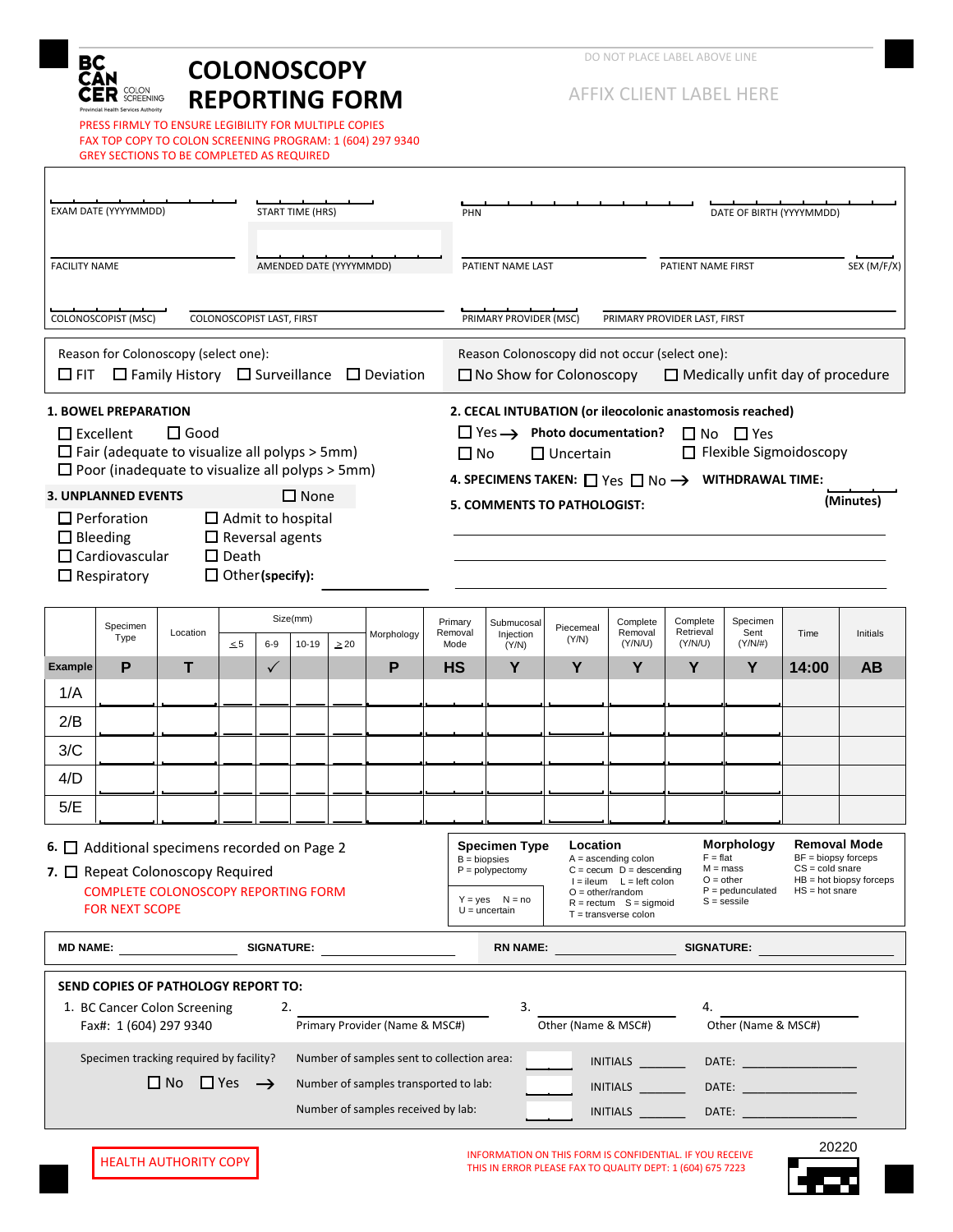

PRESS FIRMLY TO ENSURE LEGIBILITY FOR MULTIPLE COPIES FAX TOP COPY TO COLON SCREENING PROGRAM: 1 (604) 297 9340 GREY SECTIONS TO BE COMPLETED AS REQUIRED

AFFIX CLIENT LABEL HERE

| EXAM DATE (YYYYMMDD)<br><b>START TIME (HRS)</b>                                                                                                                                                                                                                                                                                                                                                                              |                     |          |                           |              |                       |           |                                                                                                                                                                                                                                                                                                                                                                                                                                                                                                              |                                                        | PHN                                                                                                                         |                                  |                                                |                                |                                                                                                                                                                                                                                                                | DATE OF BIRTH (YYYYMMDD)       |       |           |  |
|------------------------------------------------------------------------------------------------------------------------------------------------------------------------------------------------------------------------------------------------------------------------------------------------------------------------------------------------------------------------------------------------------------------------------|---------------------|----------|---------------------------|--------------|-----------------------|-----------|--------------------------------------------------------------------------------------------------------------------------------------------------------------------------------------------------------------------------------------------------------------------------------------------------------------------------------------------------------------------------------------------------------------------------------------------------------------------------------------------------------------|--------------------------------------------------------|-----------------------------------------------------------------------------------------------------------------------------|----------------------------------|------------------------------------------------|--------------------------------|----------------------------------------------------------------------------------------------------------------------------------------------------------------------------------------------------------------------------------------------------------------|--------------------------------|-------|-----------|--|
| <b>FACILITY NAME</b><br>AMENDED DATE (YYYYMMDD)                                                                                                                                                                                                                                                                                                                                                                              |                     |          |                           |              |                       |           |                                                                                                                                                                                                                                                                                                                                                                                                                                                                                                              | SEX (M/F/X)<br>PATIENT NAME LAST<br>PATIENT NAME FIRST |                                                                                                                             |                                  |                                                |                                |                                                                                                                                                                                                                                                                |                                |       |           |  |
|                                                                                                                                                                                                                                                                                                                                                                                                                              | COLONOSCOPIST (MSC) |          | COLONOSCOPIST LAST, FIRST |              |                       |           |                                                                                                                                                                                                                                                                                                                                                                                                                                                                                                              | PRIMARY PROVIDER (MSC)<br>PRIMARY PROVIDER LAST, FIRST |                                                                                                                             |                                  |                                                |                                |                                                                                                                                                                                                                                                                |                                |       |           |  |
| Reason for Colonoscopy (select one):<br>$\Box$ FIT<br>$\Box$ Family History $\Box$ Surveillance $\Box$ Deviation                                                                                                                                                                                                                                                                                                             |                     |          |                           |              |                       |           |                                                                                                                                                                                                                                                                                                                                                                                                                                                                                                              |                                                        | Reason Colonoscopy did not occur (select one):<br>$\Box$ No Show for Colonoscopy<br>$\Box$ Medically unfit day of procedure |                                  |                                                |                                |                                                                                                                                                                                                                                                                |                                |       |           |  |
| <b>1. BOWEL PREPARATION</b><br>$\Box$ Excellent<br>$\square$ Good<br>$\Box$ Fair (adequate to visualize all polyps > 5mm)<br>$\Box$ Poor (inadequate to visualize all polyps > 5mm)<br>$\Box$ None<br><b>3. UNPLANNED EVENTS</b><br>$\Box$ Admit to hospital<br>$\Box$ Perforation<br>$\Box$ Reversal agents<br>$\Box$ Bleeding<br>$\Box$ Cardiovascular<br>$\square$ Death<br>$\Box$ Other (specify):<br>$\Box$ Respiratory |                     |          |                           |              |                       |           | 2. CECAL INTUBATION (or ileocolonic anastomosis reached)<br>$\Box$ Yes $\rightarrow$ Photo documentation?<br>$\Box$ No $\Box$ Yes<br>$\Box$ Flexible Sigmoidoscopy<br>$\Box$ Uncertain<br>$\Box$ No<br>4. SPECIMENS TAKEN: $\Box$ Yes $\Box$ No $\rightarrow$ WITHDRAWAL TIME:<br>(Minutes)<br><b>5. COMMENTS TO PATHOLOGIST:</b>                                                                                                                                                                            |                                                        |                                                                                                                             |                                  |                                                |                                |                                                                                                                                                                                                                                                                |                                |       |           |  |
|                                                                                                                                                                                                                                                                                                                                                                                                                              | Specimen<br>Type    | Location | $\leq 5$                  | $6-9$        | Size(mm)<br>$10 - 19$ | $\geq 20$ | Morphology                                                                                                                                                                                                                                                                                                                                                                                                                                                                                                   |                                                        | Primary<br>Removal<br>Mode                                                                                                  | Submucosal<br>Injection<br>(Y/N) | Piecemeal<br>(Y/N)                             | Complete<br>Removal<br>(Y/N/U) | Complete<br>Retrieval<br>(Y/N/U)                                                                                                                                                                                                                               | Specimen<br>Sent<br>$(Y/N/\#)$ | Time  | Initials  |  |
| <b>Example</b><br>1/A                                                                                                                                                                                                                                                                                                                                                                                                        | P                   | т        |                           | $\checkmark$ |                       |           | P                                                                                                                                                                                                                                                                                                                                                                                                                                                                                                            | <b>HS</b>                                              |                                                                                                                             | Y                                | Y                                              | Y                              | Y                                                                                                                                                                                                                                                              | Y                              | 14:00 | <b>AB</b> |  |
| 2/B                                                                                                                                                                                                                                                                                                                                                                                                                          |                     |          |                           |              |                       |           |                                                                                                                                                                                                                                                                                                                                                                                                                                                                                                              |                                                        |                                                                                                                             |                                  |                                                |                                |                                                                                                                                                                                                                                                                |                                |       |           |  |
| 3/C                                                                                                                                                                                                                                                                                                                                                                                                                          |                     |          |                           |              |                       |           |                                                                                                                                                                                                                                                                                                                                                                                                                                                                                                              |                                                        |                                                                                                                             |                                  |                                                |                                |                                                                                                                                                                                                                                                                |                                |       |           |  |
| 4/D                                                                                                                                                                                                                                                                                                                                                                                                                          |                     |          |                           |              |                       |           |                                                                                                                                                                                                                                                                                                                                                                                                                                                                                                              |                                                        |                                                                                                                             |                                  |                                                |                                |                                                                                                                                                                                                                                                                |                                |       |           |  |
| 5/E                                                                                                                                                                                                                                                                                                                                                                                                                          |                     |          |                           |              |                       |           |                                                                                                                                                                                                                                                                                                                                                                                                                                                                                                              |                                                        |                                                                                                                             |                                  |                                                |                                |                                                                                                                                                                                                                                                                |                                |       |           |  |
| 6. $\Box$ Additional specimens recorded on Page 2<br>7. <b>O</b> Repeat Colonoscopy Required<br><b>COMPLETE COLONOSCOPY REPORTING FORM</b><br><b>FOR NEXT SCOPE</b>                                                                                                                                                                                                                                                          |                     |          |                           |              |                       |           | <b>Morphology</b><br><b>Removal Mode</b><br>Location<br><b>Specimen Type</b><br>$F = flat$<br>BF = biopsy forceps<br>$B = biopsies$<br>$A =$ ascending colon<br>$CS = cold\,$<br>$M = mass$<br>$P = polypectomy$<br>$C = cecum$ $D = descending$<br>$O = other$<br>$HB = hot$ biopsy forceps<br>$I = ileum$ $L = left$ colon<br>$P =$ pedunculated<br>$HS = hot share$<br>$O = other/random$<br>$Y = yes$ $N = no$<br>$S =$ sessile<br>$R = rectum$ S = sigmoid<br>$U =$ uncertain<br>$T =$ transverse colon |                                                        |                                                                                                                             |                                  |                                                |                                |                                                                                                                                                                                                                                                                |                                |       |           |  |
|                                                                                                                                                                                                                                                                                                                                                                                                                              | <b>MD NAME:</b>     |          |                           |              |                       |           | SIGNATURE: <b>SIGNATURE</b>                                                                                                                                                                                                                                                                                                                                                                                                                                                                                  |                                                        |                                                                                                                             | <b>RN NAME:</b>                  |                                                |                                | <b>SIGNATURE:</b>                                                                                                                                                                                                                                              |                                |       |           |  |
| SEND COPIES OF PATHOLOGY REPORT TO:<br>3.<br>1. BC Cancer Colon Screening<br>2.<br>4.<br>Other (Name & MSC#)<br>Primary Provider (Name & MSC#)<br>Other (Name & MSC#)<br>Fax#: 1 (604) 297 9340                                                                                                                                                                                                                              |                     |          |                           |              |                       |           |                                                                                                                                                                                                                                                                                                                                                                                                                                                                                                              |                                                        |                                                                                                                             |                                  |                                                |                                |                                                                                                                                                                                                                                                                |                                |       |           |  |
| Specimen tracking required by facility?<br>Number of samples sent to collection area:<br>$\square$ No $\square$ Yes $\rightarrow$<br>Number of samples transported to lab:<br>Number of samples received by lab:                                                                                                                                                                                                             |                     |          |                           |              |                       |           |                                                                                                                                                                                                                                                                                                                                                                                                                                                                                                              |                                                        |                                                                                                                             |                                  | INITIALS<br><b>INITIALS</b><br><b>INITIALS</b> |                                | <b>DATE: Example 20</b><br><b>DATE:</b> the contract of the contract of the contract of the contract of the contract of the contract of the contract of the contract of the contract of the contract of the contract of the contract of the contract of the co |                                |       |           |  |
|                                                                                                                                                                                                                                                                                                                                                                                                                              |                     |          |                           |              |                       |           |                                                                                                                                                                                                                                                                                                                                                                                                                                                                                                              |                                                        |                                                                                                                             |                                  |                                                |                                |                                                                                                                                                                                                                                                                |                                |       | 20220     |  |

COLONOSCOPIST COPY | FOR YOUR RECORDS THIS INFORMATION ON THIS FORM IS CONFIDENTIAL. IF YOU RECEIVE THIS IN ERROR PLEASE FAX TO QUALITY DEPT: 1 (604) 675 7223